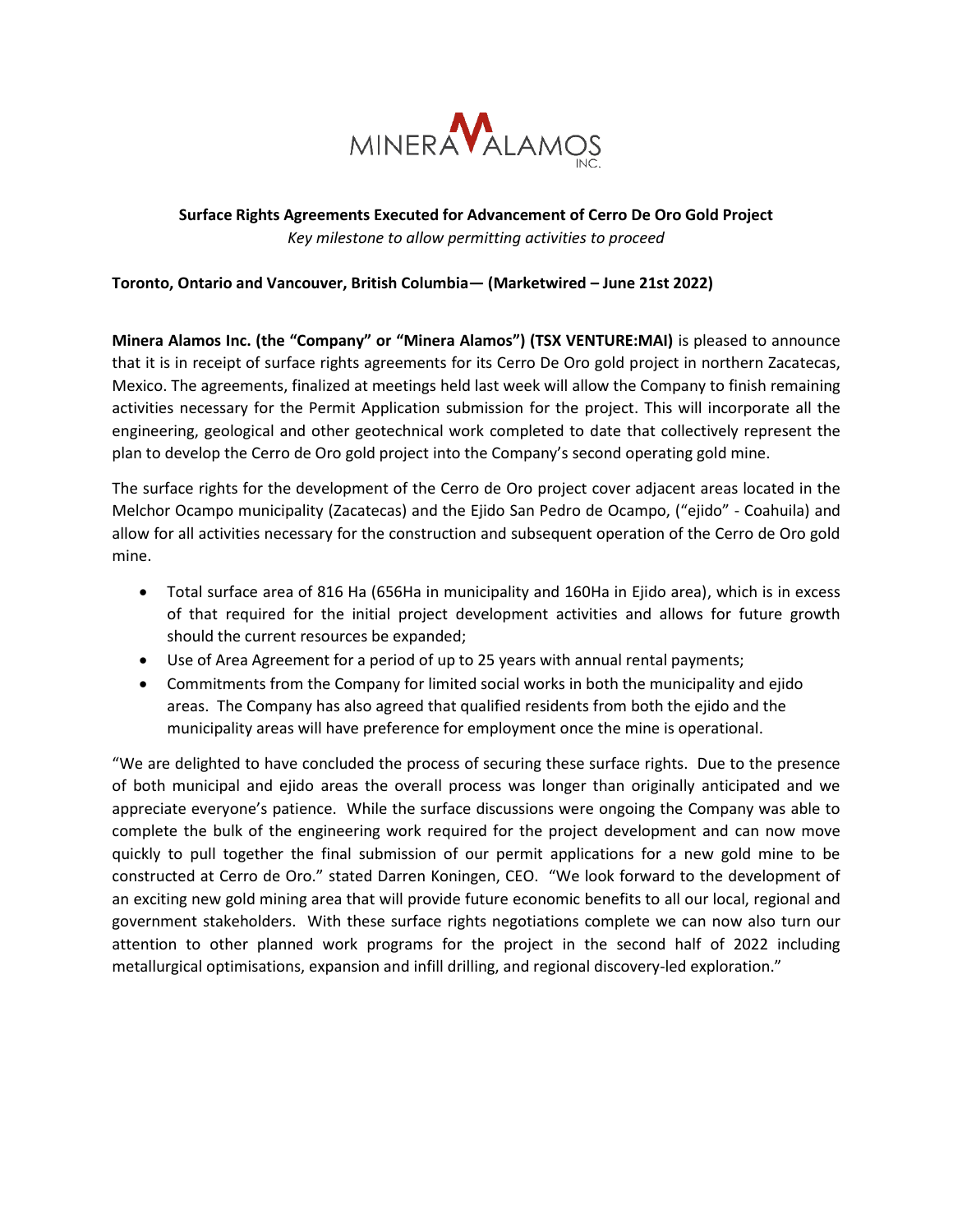

**Map: Cerro de Oro Project Surface Rights Boundaries (red) acquired from local municipality and ejido**

Work activities planned at the Cerro de Oro project area for the remainder of 2022, in addition to those related to the project development permit submission:

- Additional metallurgical testwork aimed at optimizing operating parameters including crush size versus gold recovery relationships;
- In-fill and local resource expansion drilling around the vicinity of the known Cerro de Oro resources;
- Ongoing regional exploration within the larger concession area surrounding the Cerro de Oro resource aimed at defining other areas of exposed gold mineralization for follow-up drilling;
- Identification and securing of long-lead equipment items necessary for the mine development;
- Further mine schedule development optimizations in conjunction with mine contractor discussions; and
- Project financing discussions with lenders who have expressed interest in funding options for the development of a gold mine at Cerro de Oro.

Mr. Darren Koningen, P. Eng., Minera Alamos' CEO, is the Qualified Person responsible for the technical content of this press release under National Instrument 43-101.

### **For Further Information Please Contact:**

Minera Alamos Inc.

| Doug Ramshaw, President          | Victoria Vargas de Szarzynski, VP Investor Relations |
|----------------------------------|------------------------------------------------------|
| Tel: 604-600-4423                | Tel: 289-242-3599                                    |
| Email: dramshaw@mineraalamos.com | Email: vvargas@mineraalamos.com                      |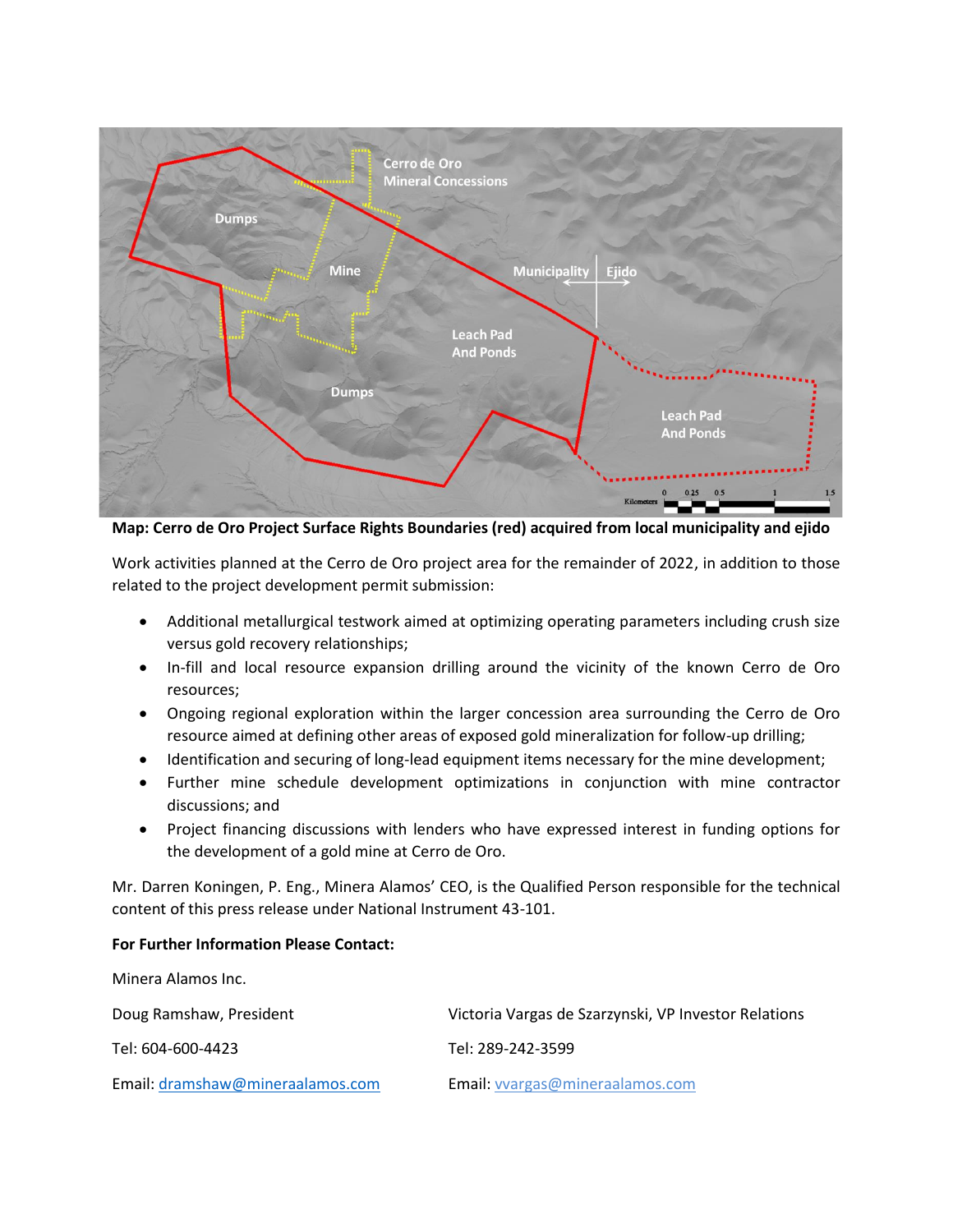#### **About Minera Alamos Inc.**

Minera Alamos is a gold production and development Company undergoing the operational startup of its first gold mine that produced its first gold in October 2021. The Company has a portfolio of highquality Mexican assets, including the 100%-owned Santana open-pit, heap-leach mine in Sonora that is currently going through its operational ramp up. The 100%-owned Cerro de Oro oxide gold project in northern Zacatecas that has considerable past drilling and metallurgical work completed and could enter the permitting process rapidly. The La Fortuna open pit gold project in Durango (100%-owned) has an extremely robust and positive preliminary economic assessment (PEA) completed and the main Federal permits in hand. Minera Alamos is built around its operating team that together brought 3 mines into successful production in Mexico over the last 13 years.

The Company's strategy is to develop very low capex assets while expanding the projects' resources and continuing to pursue complementary strategic acquisitions.

### **Caution Regarding Forward-Looking Statements**

This news release may contain forward-looking information and Minera Alamos cautions readers that forward-looking information is based on certain assumptions and risk factors that could cause actual results to differ materially from the expectations of Minera Alamos included in this news release. This news release includes certain "forward-looking statements", which often, but not always, can be identified by the use of words such as "believes", "anticipates", "expects", "estimates", "may", "could", "would", "will", or "plan". These statements are based on information currently available to Minera Alamos and Minera Alamos provides no assurance that actual results will meet management's expectations. Forward-looking statements include estimates and statements with respect to Minera Alamos' future plans with respect to the Projects, objectives or goals, to the effect that Minera Alamos or management expects a stated condition or result to occur and the expected timing for release of a resource and reserve estimate on the projects. Since forward-looking statements are based on assumptions and address future events and conditions, by their very nature they involve inherent risks and uncertainties. Actual results relating to, among other things, results of exploration, the economics of processing methods, project development, reclamation and capital costs of Minera Alamos' mineral properties, the ability to complete a preliminary economic assessment which supports the technical and economic viability of mineral production could differ materially from those currently anticipated in such statements for many reasons. Minera Alamos' financial condition and prospects could differ materially from those currently anticipated in such statements for many reasons such as: an inability to finance and/or complete an updated resource and reserve estimate and a preliminary economic assessment which supports the technical and economic viability of mineral production; changes in general economic conditions and conditions in the financial markets; changes in demand and prices for minerals; litigation, legislative, environmental and other judicial, regulatory, political and competitive developments; technological and operational difficulties encountered in connection with Minera Alamos' activities; and other matters discussed in this news release and in filings made with securities regulators. This list is not exhaustive of the factors that may affect any of Minera Alamos' forward-looking statements. These and other factors should be considered carefully and readers should not place undue reliance on Minera Alamos' forward-looking statements. Minera Alamos does not undertake to update any forward-looking